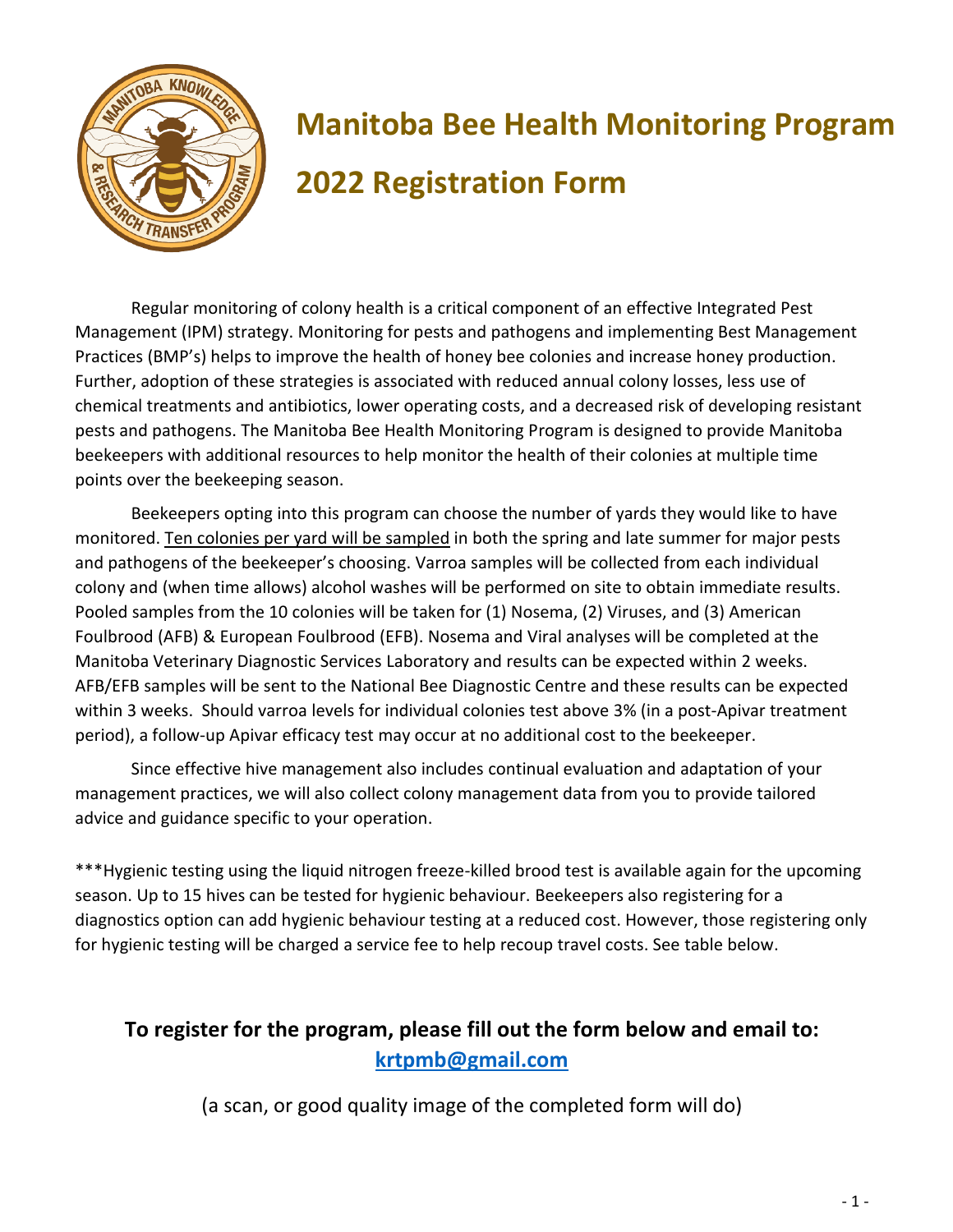

| <b>Manitoba Bee Health Monitoring Program Registration Form</b>                                         |         |       |                       |              |  |                     |  |
|---------------------------------------------------------------------------------------------------------|---------|-------|-----------------------|--------------|--|---------------------|--|
| Name:                                                                                                   |         |       |                       |              |  |                     |  |
| Company:                                                                                                |         |       |                       |              |  |                     |  |
| <b>Email Address:</b>                                                                                   |         |       |                       |              |  |                     |  |
| Phone #:                                                                                                |         |       |                       |              |  |                     |  |
| <b>Address:</b>                                                                                         |         |       |                       |              |  |                     |  |
| City/Town:                                                                                              |         |       | <b>Province:</b>      |              |  | <b>Postal Code:</b> |  |
| Number of yards to be<br>sampled (max 3):                                                               |         |       |                       |              |  |                     |  |
| <b>Please provide GPS</b><br><b>Location and a Name ID</b><br>for all yards                             | Yard 1: |       |                       |              |  |                     |  |
|                                                                                                         | Yard 2: |       |                       |              |  |                     |  |
|                                                                                                         | Yard 3: |       |                       |              |  |                     |  |
| <b>Spring and Fall sampling could</b><br>be completed before or after<br>reitiaide (Necerce trectrecent |         |       | Spring: Before $\Box$ | After $\Box$ |  |                     |  |
|                                                                                                         |         | Fall: | <b>Before</b>         | After        |  |                     |  |

| <b>Spring and Fall sampling could</b><br>be completed before or after<br>miticide/Nosema treatment.<br>Do you have a preference?        | Spring: Before<br>After<br>Fall:<br><b>Before</b><br>After<br>No preference $\Box$   |  |  |
|-----------------------------------------------------------------------------------------------------------------------------------------|--------------------------------------------------------------------------------------|--|--|
| We will be sampling 10<br>colonies in each yard. Would<br>you like to choose the specific<br>10 colonies or can we choose<br>at random? | Specific 10 $\Box$<br>(Colonies to be identified by beekeeper prior to sampling day) |  |  |
|                                                                                                                                         | Choose at random $\square$                                                           |  |  |





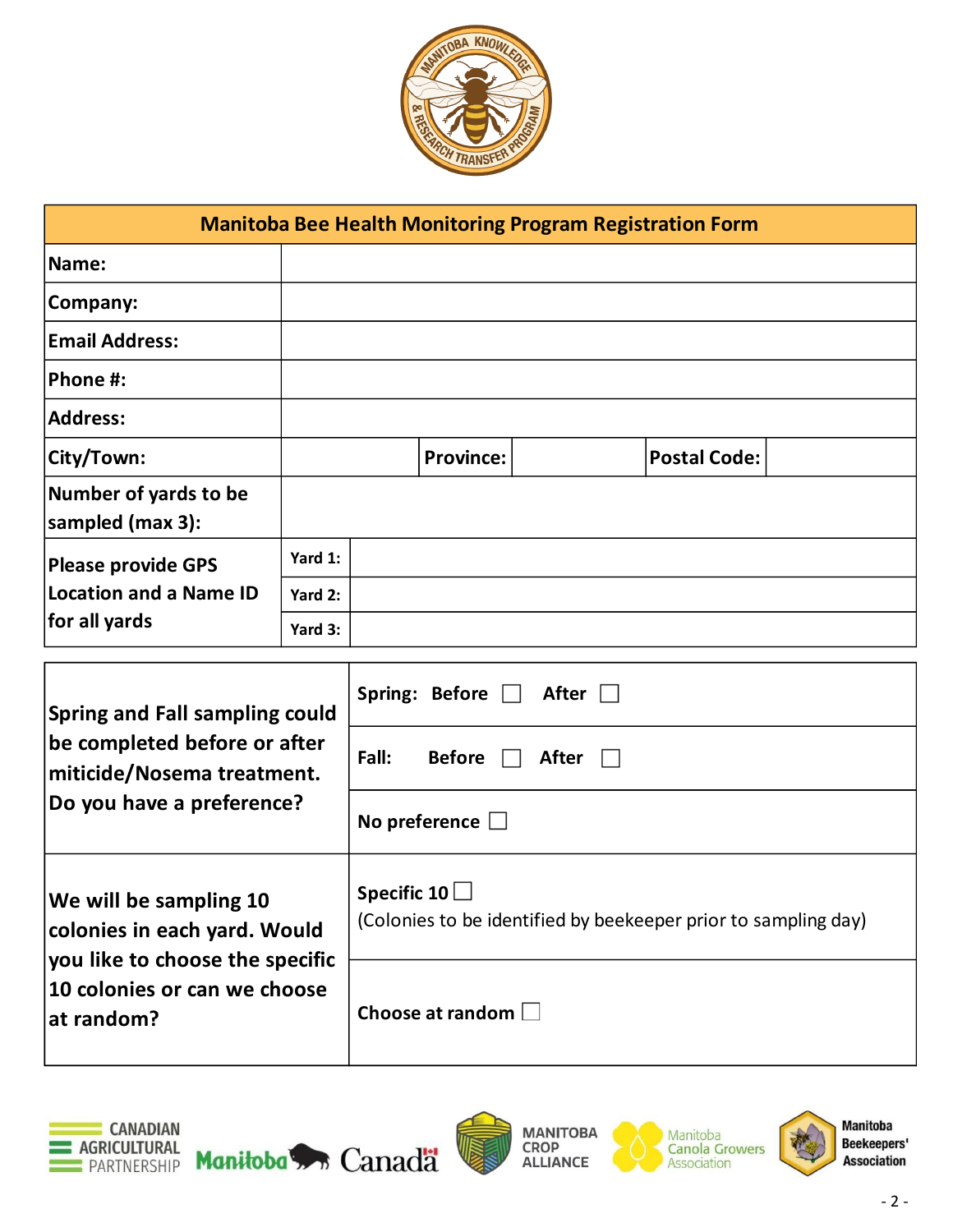

Please select your preferred diagnostics option and complete the table below.

| <b>Bee Health</b><br><b>Monitoring</b><br>Program | <b>Diagnostics</b>                                                                                                                           | <b>Cost per Yard</b> | Number of<br>Yards | <b>Total</b><br>(Cost x Number<br>of yards) |
|---------------------------------------------------|----------------------------------------------------------------------------------------------------------------------------------------------|----------------------|--------------------|---------------------------------------------|
| Option 1:                                         | • Varroa count<br>$\bullet$ Nosema count*<br>• AFB (including resistance test if postive)*<br>$\bullet$ EFB*<br>• 3 Viruses (DWV, SBV, BQCV) | \$425.00             |                    |                                             |
| <b>Option 2:</b>                                  | • Varroa count<br>$\bullet$ Nosema count*<br>• AFB (including resistance test if postive)*<br>$\bullet$ EFB*                                 | \$280.00             |                    |                                             |
| <b>Option 3:</b>                                  | • Varroa count<br>• Nosema count $*$<br>• 3 Viruses (DWV, SBV, BQCV)                                                                         | \$290.00             |                    |                                             |
| <b>Option 4:</b>                                  | • Varroa count<br>$\bullet$ Nosema count*                                                                                                    | \$145.00             |                    |                                             |
| <b>Additional</b><br>Diagnostics**                | Please see the NBDC website for additional diagnostics.<br>List additional requested diagnostics to the right.                               |                      |                    |                                             |

**\* PLEASE NOTE: By signing up for AFB & EFB diagnostics, the beekeeper acknowledges and understands that positive results for AFB or EFB are required to be shared with the Provincial Apiarist and will trigger a follow-up inspection by a provincially appointed inspector. Nosema results are also required to be shared with the Provincial Apiarist for disease tracking purposes only (no follow-up inspection will occur for Nosema).**

\*\* Additional diagnostics are available through the National Bee Diagnostic Centre (e.g. additional viruses, pesiticide residues, antibiotic residues in honey). If the beekeeper wishes, the KRTP can collect additional samples to be submitted for analysis at an extra cost. Please see the NBDC website for more information on diagnostics and costs: https://www.gprc.ab.ca/research/nbdc/submitsamples.html

| <b>Hygienic Testing</b>                                              | <b>Cost per Hive</b> | <b>Number of Hives</b><br>(max 15) | <b>Service Fee</b> | $Total =$<br>(Cost x Number<br>of Hives) + Fee |
|----------------------------------------------------------------------|----------------------|------------------------------------|--------------------|------------------------------------------------|
| Liquid Nitrogen freeze-killed brood test (with a diagnostics option) | \$8.00               |                                    | None               |                                                |
| Liquid Nitrogen freeze-killed brood test (no diagnostics option)     | \$8.00               |                                    | \$100.00           |                                                |
| .<br>.                                                               |                      | $\cdots$ . The set of $\cdots$     | .                  |                                                |

Hygienic testing will be performed only once per year. The KRTP will provide liquid nitrogen and labour to freeze two patches of brood for each selected colony, however, the beekeeper will be required to send pictures of the frozen patches 24hrs later to verify hygienic counts. For those choosing a monitoring program diagnostics option, hygienic testing will be combined with spring sampling. For those choosing only hygienic testing, please indicate a preferred week when you would like the testing done. The KRTP will do its best to accommodate your request. We will contact you to schedule a specific date. (Indicate preferred week dates (Mon-Fri) here:  $\overline{\phantom{a}}$ 











**Manitoba Beekeepers' Association**